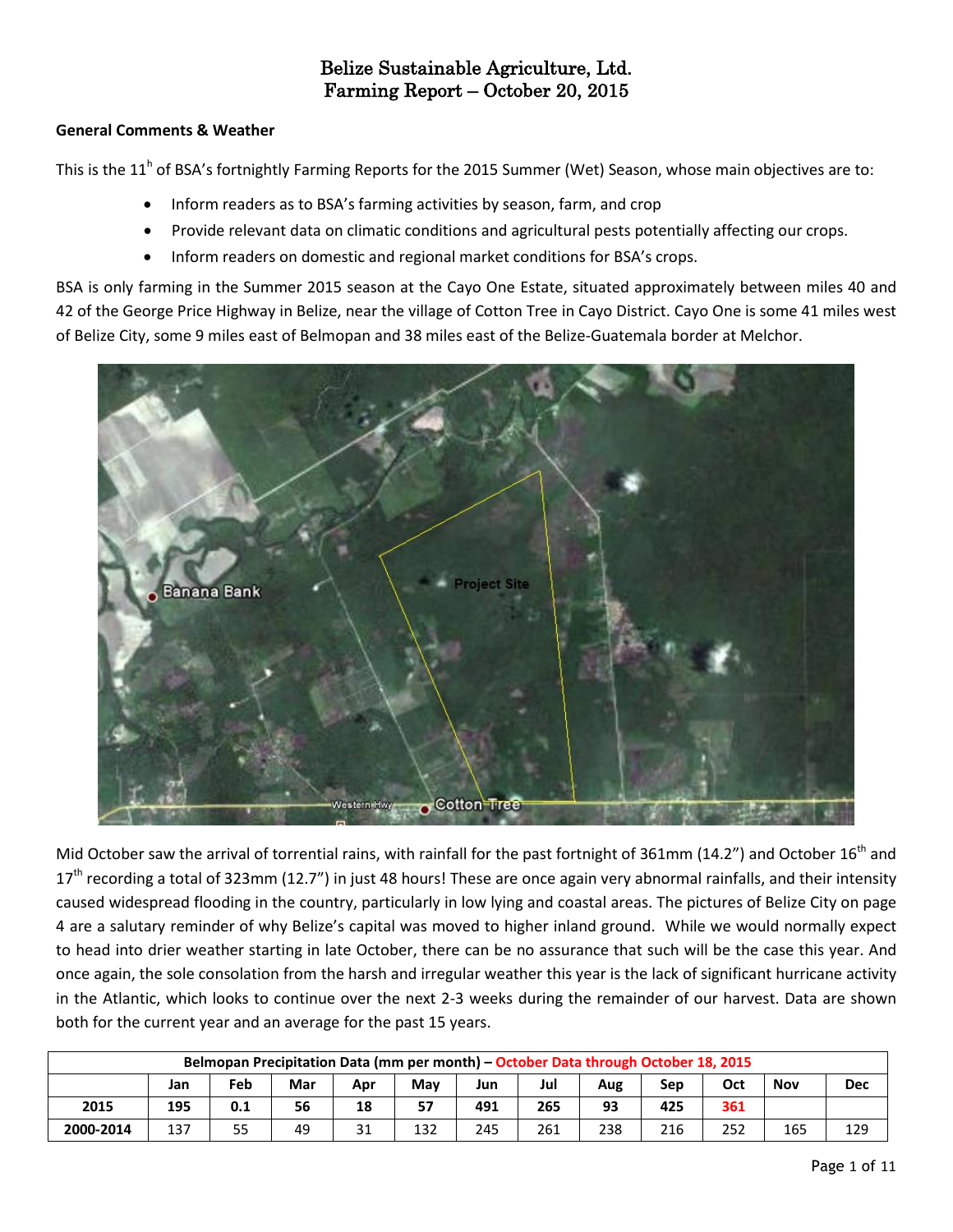You can (normally) follow Belize's weather on: <http://www.hydromet.gov.bz/250-km-radar-loop>

We continue to use the US NOAA Hurricane Center weather radar network which monitors the Caribbean basin, and would also suggest Weather Underground as an additional resource:

<http://www.nhc.noaa.gov/><http://www.wunderground.com/q/zmw:00000.2.WMGMM>

### **Cayo One (Corn)** – 358 acres (100% non-irrigated)

BSA planted 358 acres of corn on 3 fields at Cayo One (described in the data table below) between May 28<sup>th</sup> and 30<sup>th</sup>. All of Cayo One's fields are virgin ground, with soil tests for the newly created farmland showing a consistently rich black soil with some clay, 3-4% organic matter, pH levels in a range of  $6.0 - 6.9$ .

Pre-planting operations involved a disking, a leveling, and a harrowing of the fields, after which a granular base fertilizer was applied. Our 2015 Summer Crop is relying principally on granular based fertilizers, with a modest amount of supplemental liquid fertilizers. Specifics of the fertilizers and their applications are in the data table and Lot Records below. It is important to note that BSA has budgeted fertilizers for its corn fields based on a 150 bushel / acre (9.4 mt/Ha) yield goal. We do not expect to achieve that yield in this first year of operation, but we are fertilizing to that level in order to begin enhancing our soil quality. Our optimum outcome for this first season would be 110 bushels / acre (6.9 mt/Ha) and our financial budgets assume a yield of 81 bushels / acre (5.1 mt/Ha); based on our most recent data we are hopeful that yields will be closer to 100 bushels/acre (6.3 mt/Ha) than 80 bushels.

The corn crop harvest which began on October 6<sup>th</sup> proceeded smoothly through October 13<sup>th</sup>, when we had to stop due to the start of heavy rains. It is noteworthy that during the night of October 13<sup>th</sup> - 14<sup>th</sup> we received well over 5" of rain, but our rain gauge had a 5" limit so at some stage during the night we lost our ability to track rainfall!

The first field to be harvested was Field 3 (133 acres) which is currently our best (naturally) drained and most level field, although it still needs considerable additional work in the way of blading, planing, and tiling to reach optimum status. Field 3 yielded an encouraging 94 dry bushels per acre, which for first year land that is non-irrigated is 10 bushels/acre higher than our target, and very promising for the future, especially when one factors in the very adverse weather conditions for the 2015 Summer season! Given our 5 year goal of 125 bushels/acre for non-irrigated farmland, we can readily see this being achieved through a combination of better land preparation, planting on improved seed beds, and enhanced drainage. More importantly, what we saw on some of the best portions of Field 3 leaves us confident that the 5 year target of 180 bushels/acre for irrigated farmland will also be achievable.

The second field where we started harvesting was Field 1 (125 acres), where we got slightly past the mid-point when the October 13<sup>th</sup> - 14<sup>th</sup> rainfall forced us to halt harvesting operations. Here the greater irregularity of the land and its clear need for additional leveling work caused significantly more "ponding" during the heavy June rainfalls. Yields so far have averaged 84 dry bushels per acre, which is right in line with our first year target. Again, the quality of the soil and the occasional higher yielding patches where drainage was better further reinforces our confidence in Cayo One's potential.

Going forward, we will need several days of dry weather for water saturation to abate to the point where our tracked equipment can get back into the fields and resume the harvest. The key here is for this to happen sooner rather than later, otherwise there could be a serious risk of "lodging". This is where the corn plant, weakened by natural desiccation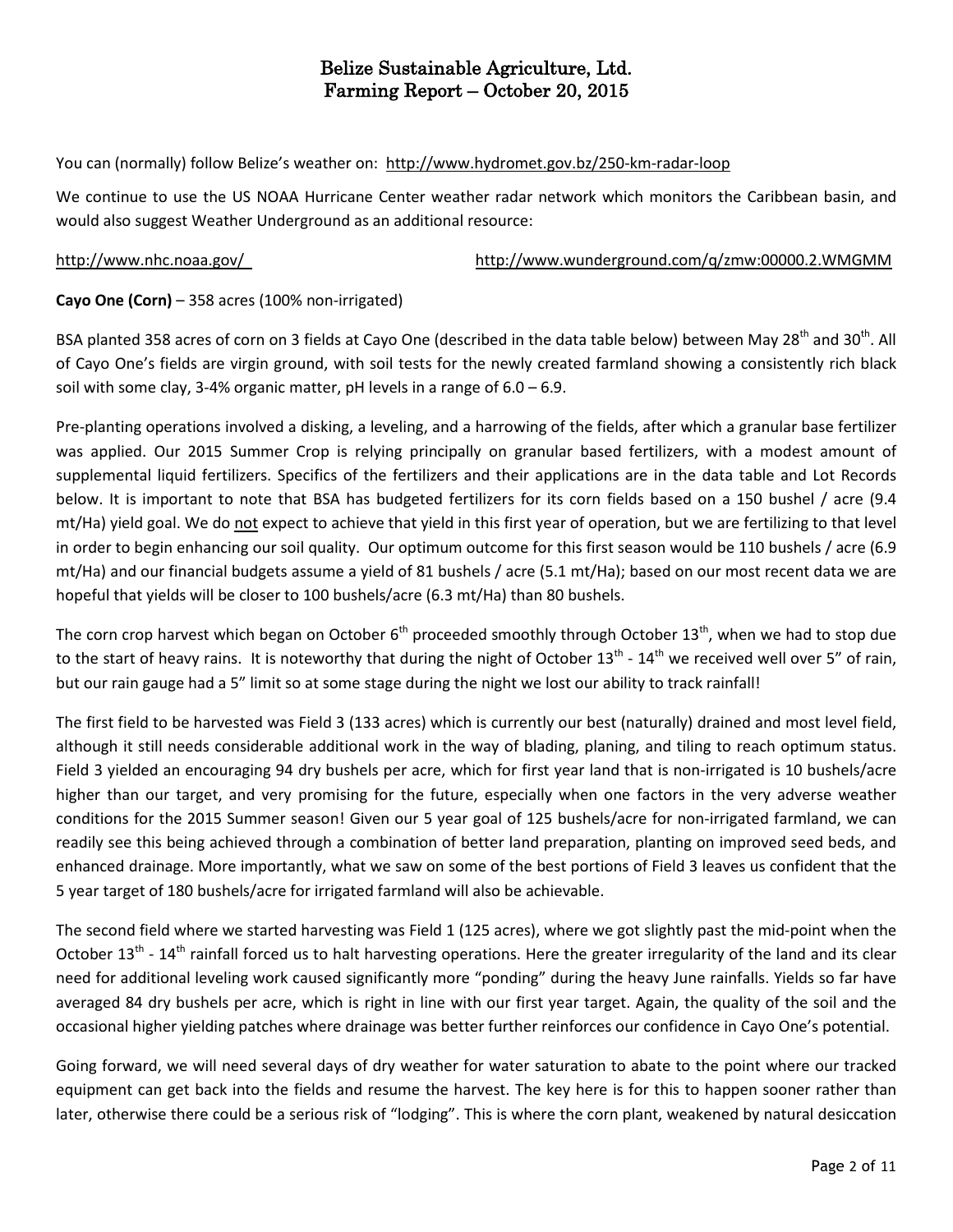and further weakened by standing in watery ground, collapses, leaving the corn ear to rot in the soil. There is little we can do to manage this risk; Mother Nature will do as she sees fit.

Overall, there have been limited issues with our equipment, despite its age, and the GPS auto-steer function has provided both useful equipment guidance as well as the ability to capture the precise topography of the fields. The yield monitor has had more teething problems, which we and the local distributor are actively working to overcome, and we hope to obtain some useful data from this crop…

To date we have harvested some 18,700 bushels (475 mt) of corn from  $\sim$  200 acres. Assuming that there is no further damage to the corn crop from lodging, and that the remainder of Field 1 and Field 2 yield in the mid 80s/acre, our final yield should be around 32,100 dry bushels (791mt), which would represent an average of 87 dry bushels/acre. This result would be above our target, despite very challenging weather, and one which we would emphatically say is a real success for the first Summer Season at Cayo One. It is also worth noting that reports from neighboring farms to the west of Cayo One are indicating yields of 50/65 dry bushels per acre, and this on fully "civilized" farmland. While the very challenging weather conditions will have played a significant role in the neighbors' poor yields, we also believe that an unwillingness to invest in drainage/tiling and other types of land improvement continue to hurt local Belizean farmers' crop results. To say nothing of their unwillingness to invest in irrigation!

Once we (hopefully) have final data for the season next fortnight, we will both summarize all the key data points from the 2015 Summer season as well as discuss the lessons to be learned that will position us for a sharp yield improvement in the Summer of 2016.

### **Cayo One (Rice)** – 125 acres (100% non-irrigated)

BSA planted 125 acres of rice on June 25, 2015 on field #4, which runs east to west across the northernmost section of the prepared farmland. Field #4 received one disking, two passes with a harrow and one leveling during preparation. It has essentially the same soil composition and chemistry as the corn fields.

The rice got off to a good start, as rice doesn't mind heavy rains, and then continued to develop normally into late July, although with plants staying smaller than ideal due to low rainfall. The water shortage over the late July to late August period gradually withered the crop, and the unfortunate decision to abandon the rice crop was taken on September 4<sup>th</sup>.

As with the corn crop, drainage and irrigation are the keys to being able to master what are very controllable challenges, especially when it comes to lack of water.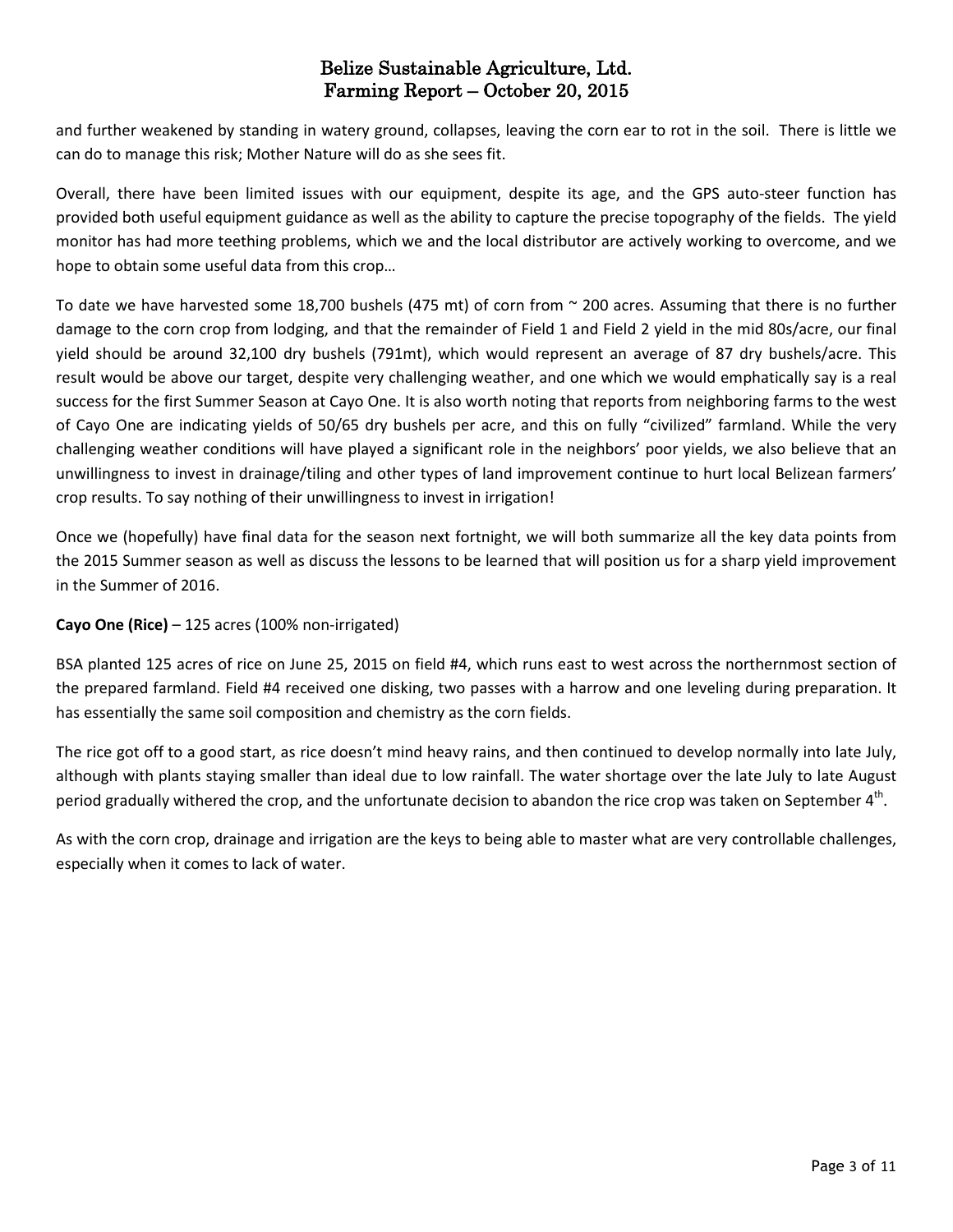

Easterly View of Field 3 on Harvest Day 2: Oct. 9, 2015 *Shame the weather didn't hold like this!*



View of EPZ on Harvest Day 2: October 9, 2015 *Zoom in to see grain truck ready to load up from Cart*



Main Boulevard in Belize City: Oct. 18, 2015



San Pedro (Southern Belize) October 18, 2015



Side Street in Belize City: October 18, 2015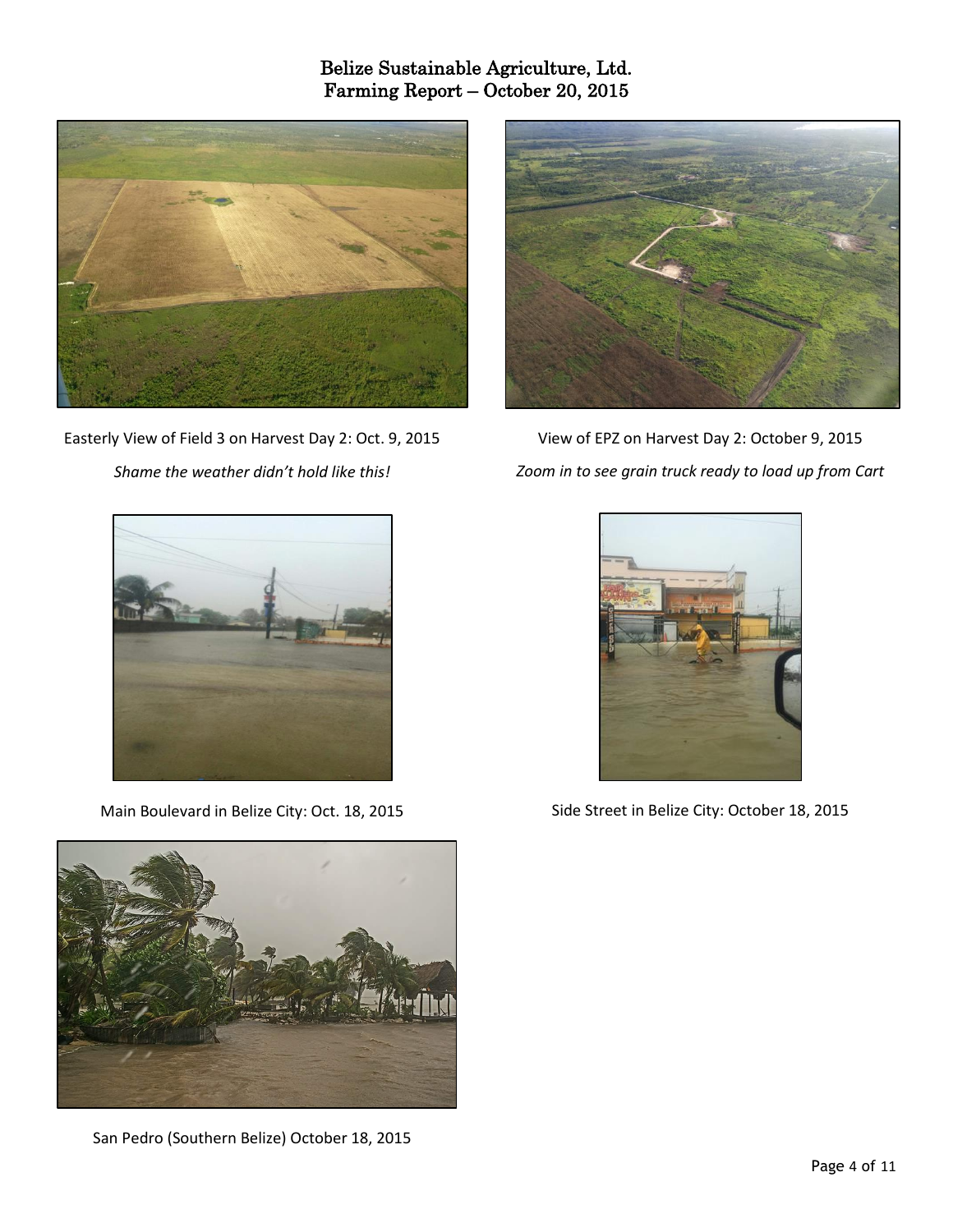#### **Market Conditions and Conclusion**

Local market conditions remain unchanged, and continue to reflect both Belizean shortages as well as shortfalls throughout Central America for Summer 2015 crops.

#### Corn

Belize's domestic corn market remains very firm. Local prices for spot delivery remain at BZD 30.00-31.00/cwt level (~\$8.54/bushel - \$336/mt). Buyers are baulking at paying much above BZD 30.00/cwt and we expect the price to remain there for the near term.

Current talk in Belize continues to be that there will be shortages and that Belize may have to import feed grade corn in early 2016 to meet domestic requirements.

CSA has been assured by the Belize Ministry of Foreign Trade that there will be no restrictions on corn exports, so that CSA can deliver on its commitments to the Central American subsidiary of a US Fortune 100 Food Consumer Products group. We expect to rapidly sell any excess corn (typically corn that does not meet our buyer's Food Grade specifications) in the local Belizean market.

#### **Soybeans**

There is no news to report in the local Soybean market. Domestic prices remain high at around BZD 58-60/cwt (~\$ 17.40-18.00/Bu – \$ 639-661/mt).

#### Edible Beans

We continue to receive limited information on edible beans, except that there are continued reports of strong demand at very attractive prices from Central American buyers. We still expect not to plant any Edible Beans in the Winter 2015/16 season.

#### Rice

Belize's domestic Rice market remains well underpinned due to modest domestic harvests. Local wholesale prices for rough rice ("Paddy rice") continue to be reported at USD around 22.50/cwt or USD 496 /mt.

The Summer 2015 weather conditions continue to be quite challenging, all the way to the final weeks of the harvest! Nonetheless, we remain very encouraged by our crops' relatively good performance and our initial harvest results. Cayo *One 1's potential continues to look brighter!*

Thanks! - Abram Dyck, John Peters, and the Farming Report Editorial Team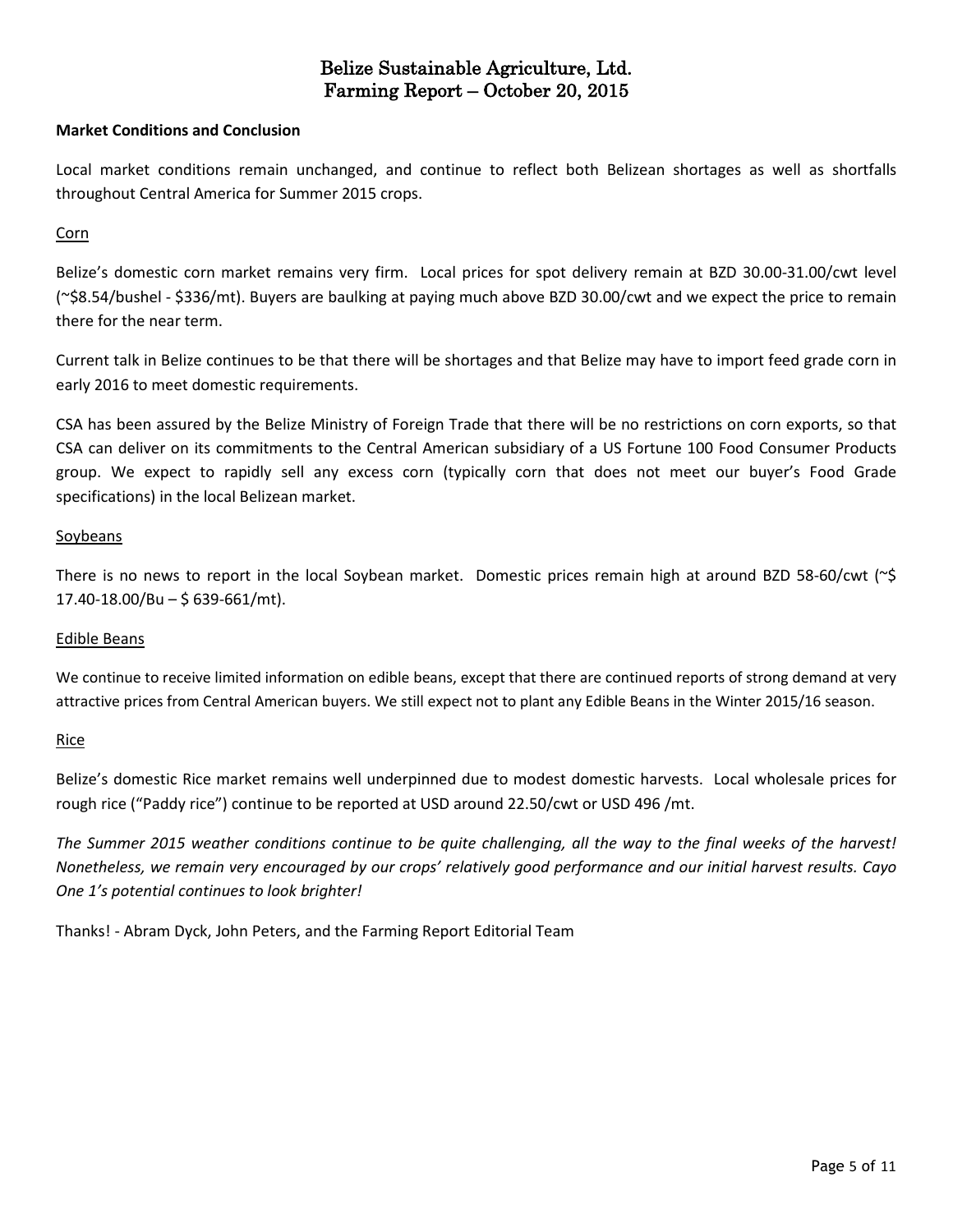| <b>Grower</b> | Location | <b>Field</b><br># | <b>Acres</b> | Irr<br>?     | Soil<br><b>Type</b> | Crop | <b>Seed Variety</b><br>(count/acre) | Plant<br><b>Date</b> | <b>Stand</b><br>Date | <b>Fertilizer</b><br>Program<br>(For full details of<br>applications, refer<br>to Lot Records)                                                                                                                                                                                                                                                                            | <b>Comments</b>                                                                                                                                                                                                                                                                                                                                                                                                                 |
|---------------|----------|-------------------|--------------|--------------|---------------------|------|-------------------------------------|----------------------|----------------------|---------------------------------------------------------------------------------------------------------------------------------------------------------------------------------------------------------------------------------------------------------------------------------------------------------------------------------------------------------------------------|---------------------------------------------------------------------------------------------------------------------------------------------------------------------------------------------------------------------------------------------------------------------------------------------------------------------------------------------------------------------------------------------------------------------------------|
| <b>BSA</b>    | Cayo One | 1A                | 36           | $\mathsf{N}$ | <b>Black</b>        | Corn | DK 7088<br>27,000/acre              | 05/28                | 06/03                | <b>Base</b><br>330 lbs/acre<br>13+30+13+Micros<br>Starter 1<br>1 ltr/acre<br>Algaenzyme<br>Starter <sub>2</sub><br>3.5 ltr/acre<br>K - Focus<br>Post-Plant<br>$46 - 0 - 0$<br>110 lbs $(1^{\rm st})$<br><b>Jun 12</b><br>Foliar Jun 18<br>$46 - 0 - 0$<br>110 lbs $(2^{nd})$<br><b>Jun 27</b><br>Foliar/Micro<br>Jul 8<br>39-0-0-7S<br>42 lbs $(3^{rd})$<br><b>Jul 18</b> | Western strip that received a<br>"Deep Soil Rip"<br>Full Base: 13.31-30.3-13.2+1.77S<br>+0.12B+0.04Cu+0.22Mn+1Zn+0.22Fe<br>Planted just in time $\odot$<br>235mm of rain days 4-15<br>V4+ at Day 17<br>240m of rain days 15-28!<br>V7 at Day 31<br>V12 at Day 44<br>VT at Day 52<br>R2 at Day 67<br>R3-4 at Day 81<br>R5-6 at Day 95<br>R5-6 at day 109<br>Harvest started at day 130,<br>interrupted at day 134 due to<br>rain |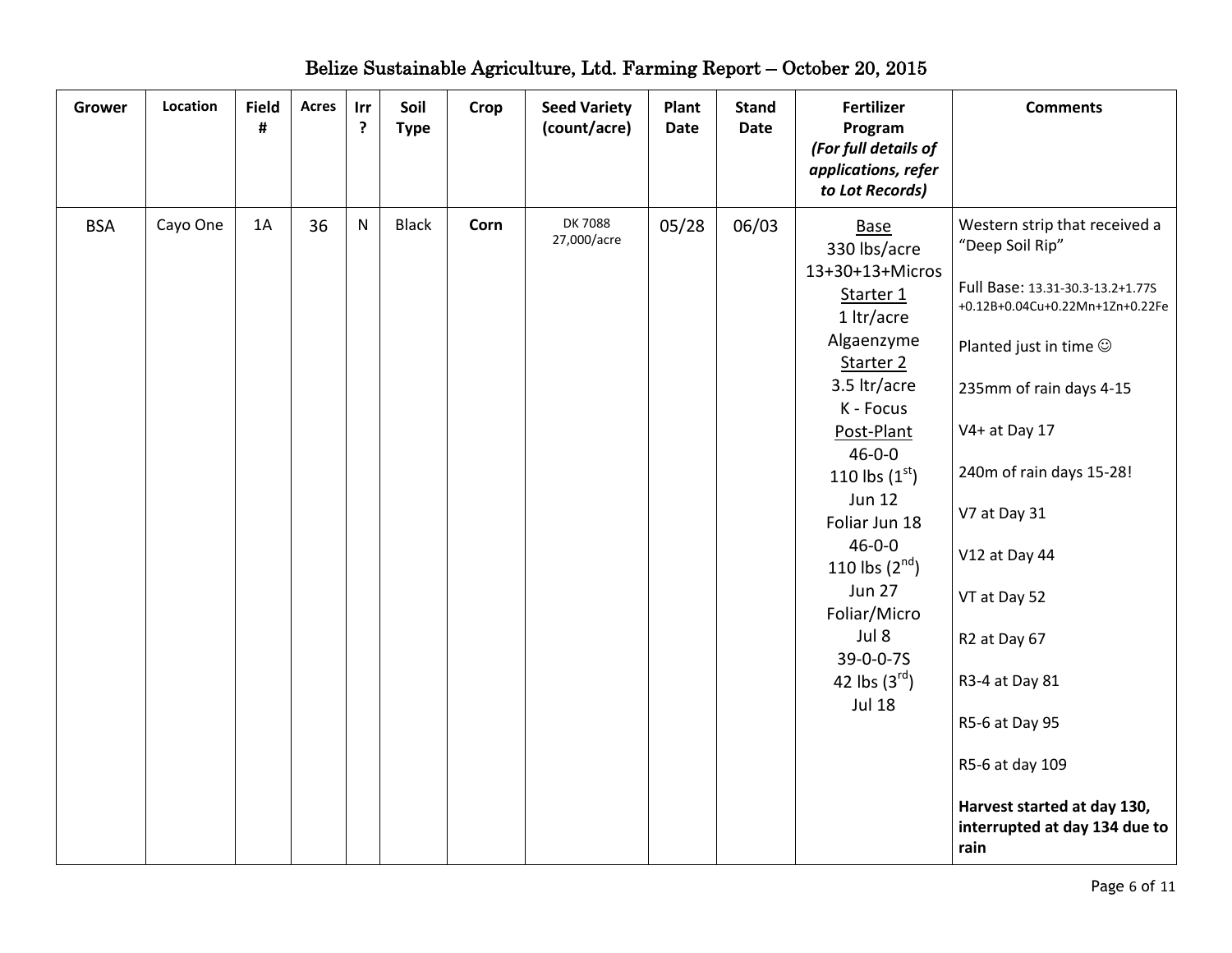| <b>BSA</b> | Cayo One | 1B             | 89  | $\mathsf{N}$ | <b>Black</b> | Corn | <b>DK7088</b><br>27,000/acre | 05/28 | 06/03 | Base<br>330 lbs/acre               | Full Base: 13.31-30.3-13.2+1.77S<br>+0.12B+0.04Cu+0.22Mn+1Zn+0.22Fe  |
|------------|----------|----------------|-----|--------------|--------------|------|------------------------------|-------|-------|------------------------------------|----------------------------------------------------------------------|
|            |          |                |     |              |              |      |                              |       |       | 13+30+13+Micros<br>Starter 1       | Planted just in time $\odot$                                         |
|            |          |                |     |              |              |      |                              |       |       | 1 ltr/acre                         | 235mm of rain days 4-15                                              |
|            |          |                |     |              |              |      |                              |       |       | Algaenzyme<br>Starter 2            | V4+ at Day 17                                                        |
|            |          |                |     |              |              |      |                              |       |       | 3.5 ltr/acre<br>K - Focus          | 240m of rain days 15-28!                                             |
|            |          |                |     |              |              |      |                              |       |       | Post-Plant<br>$46 - 0 - 0$         | V7 at Day 31                                                         |
|            |          |                |     |              |              |      |                              |       |       | 110 lbs $(1^{\rm st})$             | V12 at Day 44                                                        |
|            |          |                |     |              |              |      |                              |       |       | <b>Jun 12</b><br>Foliar Jun 18     | VT at Day 52                                                         |
|            |          |                |     |              |              |      |                              |       |       | $46 - 0 - 0$<br>110 lbs $(2^{nd})$ | R2 at Day 67                                                         |
|            |          |                |     |              |              |      |                              |       |       | <b>Jun 27</b>                      | R3-4 at Day 81                                                       |
|            |          |                |     |              |              |      |                              |       |       | Foliar/Micro<br>Jul 8              | R5-6 at Day 95                                                       |
|            |          |                |     |              |              |      |                              |       |       | 39-0-0-7S<br>42 lbs $(3^{rd})$     | R5-6 at day 109                                                      |
|            |          |                |     |              |              |      |                              |       |       | <b>Jul 18</b>                      | Harvest started at day 130,<br>interrupted at day 134 due to<br>rain |
|            |          |                |     |              |              |      |                              |       |       |                                    |                                                                      |
| <b>BSA</b> | Cayo One | $\overline{2}$ | 100 | ${\sf N}$    | <b>Black</b> | Corn | <b>DK7088</b><br>27,000/acre | 05/29 | 06/03 | <b>Base</b><br>330 lbs/acre        | Full Base: 13.31-30.3-13.2+1.77S<br>+0.12B+0.04Cu+0.22Mn+1Zn+0.22Fe  |
|            |          |                |     |              |              |      |                              |       |       | 13+30+13+Micros<br>Starter 1       | Planted just in time ©                                               |
|            |          |                |     |              |              |      |                              |       |       | 1 ltr/acre<br>Algaenzyme           | 235mm of rain days 3-15                                              |
|            |          |                |     |              |              |      |                              |       |       |                                    |                                                                      |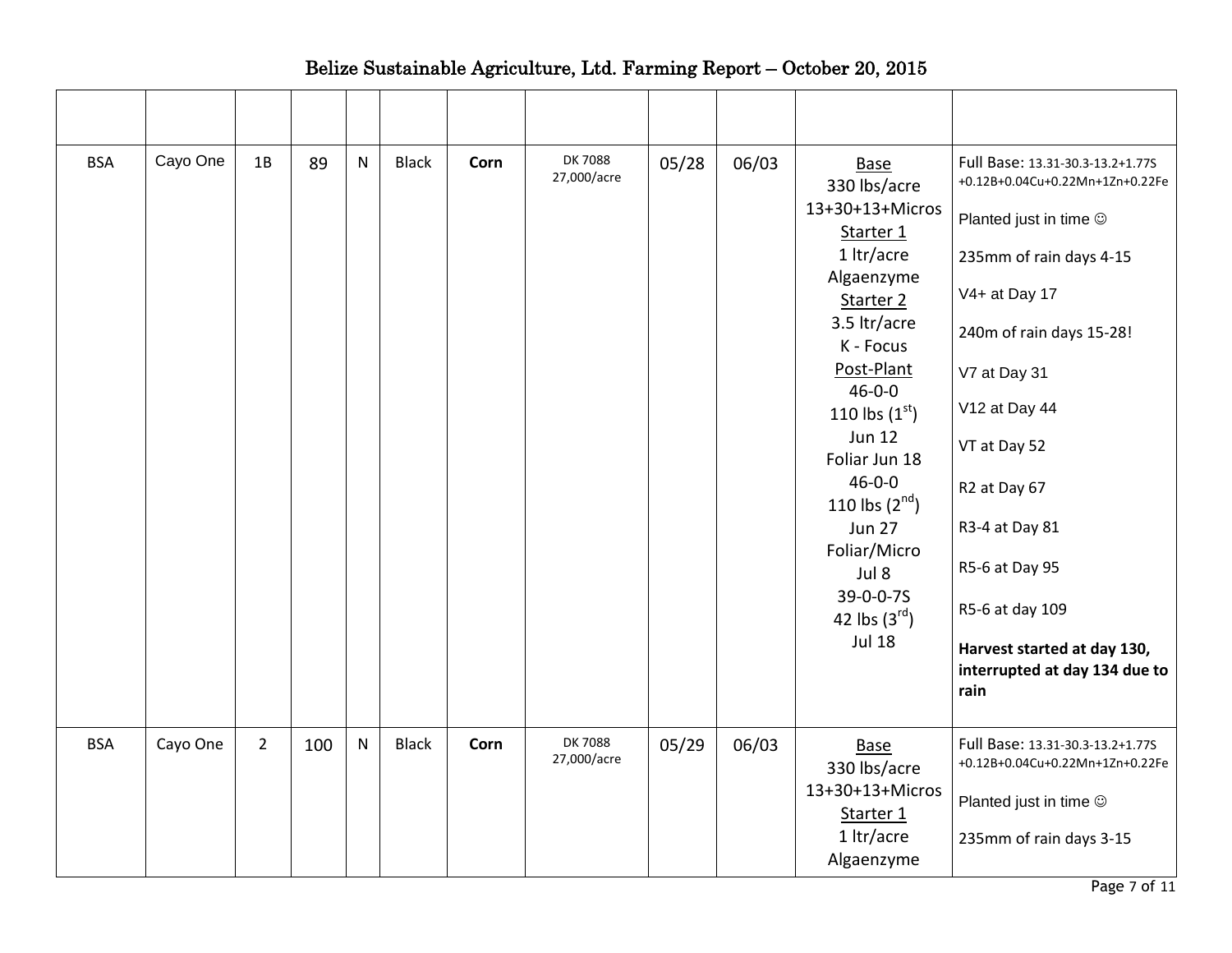|            |          |                |     |           |              |      |                              |       |       | Starter 2<br>3.5 ltr/acre<br>K - Focus<br>Post-Plant<br>$46 - 0 - 0$<br>110 lbs $(1^{st})$<br><b>Jun 12</b><br>Foliar Jun 18<br>$46 - 0 - 0$<br>110 lbs $(2^{nd})$<br><b>Jun 27</b><br>Foliar/Micro<br>Jul 8<br>39-0-0-7S<br>42 lbs $(3^{rd})$<br><b>Jul 18</b> | V4+ at Day 17<br>240m of rain days 15-28!<br>V7 at Day 30<br>V12 at Day 43<br>VT at Day 52<br>R2 at Day 67<br>R3-4 at Day 81<br>R5 at Day 95<br>R5-6 at day 109<br><b>Harvest operations inter-</b><br>rupted at day 134, Field 2<br>now expected to start at day<br>140-45 |
|------------|----------|----------------|-----|-----------|--------------|------|------------------------------|-------|-------|-----------------------------------------------------------------------------------------------------------------------------------------------------------------------------------------------------------------------------------------------------------------|-----------------------------------------------------------------------------------------------------------------------------------------------------------------------------------------------------------------------------------------------------------------------------|
| <b>BSA</b> | Cayo One | $\overline{3}$ | 133 | ${\sf N}$ | <b>Black</b> | Corn | <b>DK7088</b><br>27,000/acre | 05/30 | 06/03 | <b>Base</b><br>330 lbs/acre<br>13+30+13+Micros                                                                                                                                                                                                                  | Full Base: 13.31-30.3-13.2+1.77S<br>+0.12B+0.04Cu+0.22Mn+1Zn+0.22Fe                                                                                                                                                                                                         |
|            |          |                |     |           |              |      |                              |       |       | Starter 1                                                                                                                                                                                                                                                       | Planted just in time $\odot$                                                                                                                                                                                                                                                |
|            |          |                |     |           |              |      |                              |       |       | 1 ltr/acre<br>Algaenzyme                                                                                                                                                                                                                                        | 235mm of rain days 2-15                                                                                                                                                                                                                                                     |
|            |          |                |     |           |              |      |                              |       |       |                                                                                                                                                                                                                                                                 |                                                                                                                                                                                                                                                                             |
|            |          |                |     |           |              |      |                              |       |       | Starter 2                                                                                                                                                                                                                                                       | V4+ at Day 17                                                                                                                                                                                                                                                               |
|            |          |                |     |           |              |      |                              |       |       | 3.5 ltr/acre                                                                                                                                                                                                                                                    | 240m of rain days 15-28!                                                                                                                                                                                                                                                    |
|            |          |                |     |           |              |      |                              |       |       | K - Focus<br>Post-Plant                                                                                                                                                                                                                                         | V7 at Day 31                                                                                                                                                                                                                                                                |
|            |          |                |     |           |              |      |                              |       |       | $46 - 0 - 0$                                                                                                                                                                                                                                                    | V7 at Day 29                                                                                                                                                                                                                                                                |
|            |          |                |     |           |              |      |                              |       |       | 110 lbs $(1^{st})$<br><b>Jun 12</b><br>Foliar Jun 18                                                                                                                                                                                                            | V12 at Day 42                                                                                                                                                                                                                                                               |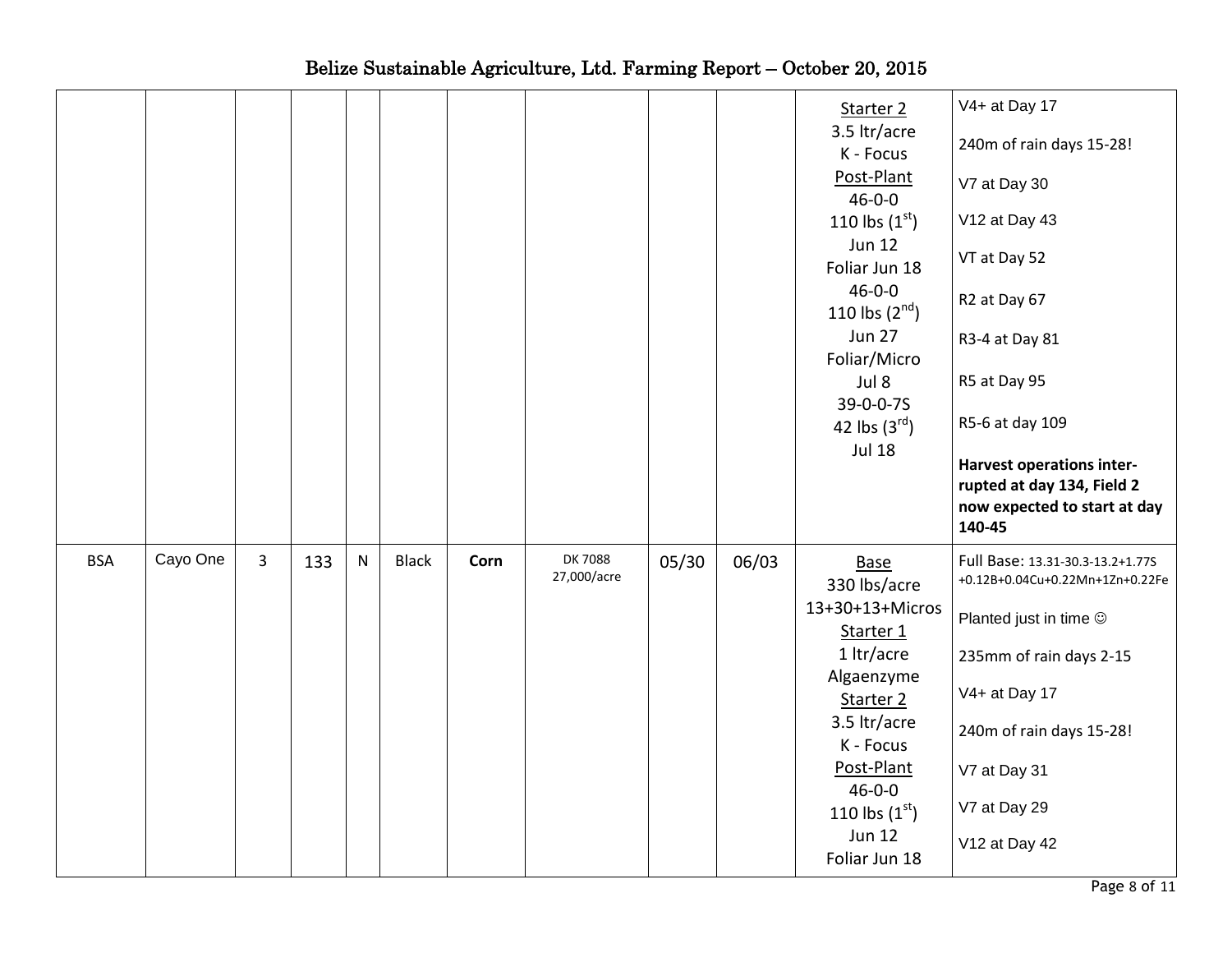|            |          |                |     |   |              |             |                          |      |      | $46 - 0 - 0$<br>110 lbs $(2^{nd})$<br><b>Jun 27</b><br>Foliar/Micro<br>Jul 8<br>39-0-0-7S<br>42 lbs $(3^{rd})$<br><b>Jul 18</b>                                                                                                                  | VT at Day 52<br>R2 at Day 67<br>R3-4 at Day 81<br>R5 at Day 95<br>R5-6 at day 109<br>Harvest started at day 127!!<br>Harvest completed at day<br>131: 94 bushels/acre                                                                                                                             |
|------------|----------|----------------|-----|---|--------------|-------------|--------------------------|------|------|--------------------------------------------------------------------------------------------------------------------------------------------------------------------------------------------------------------------------------------------------|---------------------------------------------------------------------------------------------------------------------------------------------------------------------------------------------------------------------------------------------------------------------------------------------------|
| <b>BSA</b> | Cayo One | $\overline{4}$ | 125 | N | <b>Black</b> | <b>Rice</b> | Cheniere<br>110 lbs/acre | 6/25 | 6/29 | <b>Base</b><br>250 lbs/acre<br>12+26+23+Micros<br><b>Starter</b><br>NPK (pH adjust)<br>Post-Plant<br>$46 - 0 - 0$<br>40 lbs $(1^{st})$<br>39-0-0-7S<br>42 lbs $(2^{nd})$<br><b>Jul 18</b><br>$46 - 0 - 0$<br>108 lbs $(3^{rd})$<br><b>Jul 31</b> | Full Base spread 6/13<br>50%: 13.31-30.3-<br>13.2+1.77S+0.12B+0.04Cu+0.22Mn+<br>1Zn+0.22Fe<br>50%: 11-22-13.33+ 5S +0.1B+<br>0.04Cu+0.22Mn+1Zn+0.22Fe<br>235mm of rain 6/1-14<br>240m of rain days 15-28!<br><50mm of rain days 29-39<br><36mm of rain days 40-53!<br>Crop Abandoned Sept 4, 2015 |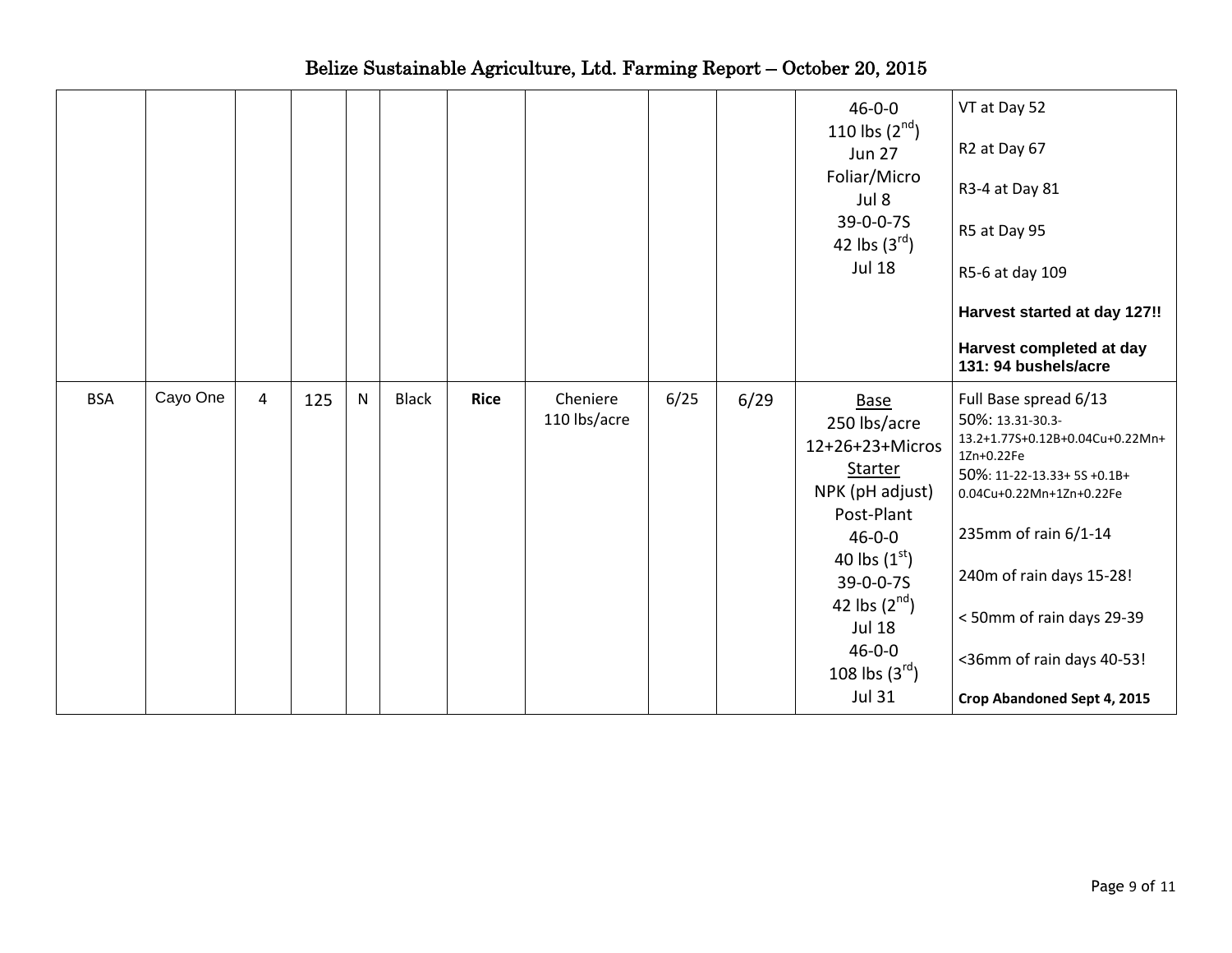|                |                                                             |                         |             | <b>GROWER:</b> |                |                      | <b>BSA</b>         |                     |                  |                       |                 |   |                   |                |
|----------------|-------------------------------------------------------------|-------------------------|-------------|----------------|----------------|----------------------|--------------------|---------------------|------------------|-----------------------|-----------------|---|-------------------|----------------|
|                |                                                             |                         |             |                |                |                      |                    |                     | Date Planted:    |                       | May 28, 2015    |   |                   |                |
|                |                                                             |                         |             |                |                | SECTION #: $1$       |                    |                     |                  |                       |                 |   |                   |                |
|                | FARM LOCATION: Cayo One Estates I                           |                         |             |                |                | BLOCK #:             |                    |                     |                  | SOIL TYPE: Black Loam |                 |   |                   |                |
| CROP:          |                                                             | Corn                    |             |                |                | VARIETY: DeKalb 7088 |                    |                     |                  |                       | # OF ACRES: 125 |   |                   |                |
|                |                                                             | <b>LAND PREPARATION</b> |             |                |                |                      | <b>FERTILIZERS</b> |                     |                  |                       | <b>PLANTING</b> |   |                   |                |
| <b>Discing</b> | Leveling or Cultivating<br>Other<br>Harrowing<br>Land Plane |                         |             |                |                | PREPLANT             |                    |                     | AT PLANTING      | Seed-Rate             |                 |   | Condition         |                |
| 2              | $\overline{2}$                                              | $\overline{2}$          |             |                |                | See Below            | Drv                | Liquid<br>See Below |                  | Projected 27,000      |                 |   | Soil dry to moist |                |
|                |                                                             | <b>FERTILIZERS</b>      |             |                |                | Rain                 |                    |                     |                  | <b>PESTICIDES</b>     |                 |   |                   |                |
| Date           | Analysis                                                    | Rate/Ac                 | Ground      | Air            | #              | Date                 | Quantity           |                     | Date             | Description           | Rate/Ac Ground  |   | Air               | #              |
|                | 25-May-15 13.31-30.3-13.2+1.779                             | 330lb                   | Preplant    |                |                | $5/18-5/31$          | 38 mm              |                     | 27-May-15        | Cruiser               | seed            | X |                   | $\mathbf{1}$   |
| 27-May-15      | AlgaEnzims                                                  | 1 Litre                 | At planting |                |                | $6/01 - 6/14$        |                    |                     | 236 mm 29-May-15 | Atrazine              | 1.25lb          | X |                   | $\overline{2}$ |
| 27-May-15      | K-Focus                                                     | 3.5 Litre               | At planting |                |                | $6/15 - 6/26$        | 128 mm             |                     | 29-May-15        | Prowl                 | 1 Litre         | X |                   | $\overline{2}$ |
|                | 9-Jun-15 Frutal (PH adjust)                                 | 13.8CC                  |             | X              |                | $6/27 - 7/11$        | 224mm              |                     | $9$ -Jun-15      | Nomax 15 EC           | 125CC           |   | X                 | $\overline{3}$ |
|                | 12-Jun-15 Frutal (PH adjust)                                | 13.8CC                  |             | X              | $\overline{A}$ | 7/12-7/26            | 25mm               |                     | 12-Jun-15        | Cipermethrin          | 150CC           |   | X                 | $\overline{4}$ |
| 12-Jun-15      | $46 - 0 - 0$                                                | 110lb                   |             | X              |                | $7/27 - 8/6$         | 52mm               |                     | 18-Jun-15        | Chlorfluba            | 400CC           |   | X                 | 6              |
|                | 18-Jun-15 NPK (PH adjust)                                   | 27.6CC                  |             | X              | 6              | $8/7 - 8 - 22$       | 36mm               |                     | 29-Jun-15        | Tordon                | 220CC           |   | X                 | 8              |
|                | 18-Jun-15 Sagaquel Combi                                    | 500CC                   |             | X              | 6              | $8/23 - 9/6$         | 44mm               |                     | 29-Jun-15        | Chlorfluba            | 400CC           |   | X                 | 8              |
| 27-Jun-15      | $46 - 0 - 0$                                                | 110lb                   |             | X              |                | $9/7 - 9/21$         | 130mm              |                     | 16-Jul-15        | Certero               | 161CC           |   | X                 | 9              |
| 8-Jul-15       | NewFol Mg                                                   | 150 <sub>mg</sub>       |             | X              | $\mathbf{q}$   | $9/21 - 10/04$       | 272mm              |                     | 29-Jul-15        | Curyom                | 100CC           |   | X                 | 11             |
| $8$ -Jul-15    | Vachurs Micro+Folia                                         | 1 <sub>L</sub>          |             | X              |                | 10/05-10/18          | 363mm              |                     | 29-Jul-15        | Abamectin             | 72CC            |   | X                 | $11\,$         |
| 18-Jul-15      | $38.7N + 7.2S$                                              | 42.4lb                  |             | X              |                |                      |                    |                     |                  |                       |                 |   |                   |                |
|                |                                                             |                         |             |                |                |                      |                    |                     |                  |                       |                 |   |                   |                |

## **Lot Records for Fields 1, 2, 3, & 4**

|             |                                 | <b>GROWER:</b>            |                    |       | <b>BSA</b> |                    |          |        |                    |  |                   |                 |                   |                   |                |
|-------------|---------------------------------|---------------------------|--------------------|-------|------------|--------------------|----------|--------|--------------------|--|-------------------|-----------------|-------------------|-------------------|----------------|
|             |                                 |                           |                    |       |            | Date Planted:      |          |        |                    |  | May 29, 2015      |                 |                   |                   |                |
|             |                                 |                           |                    |       |            | SECTION #:<br>2    |          |        |                    |  |                   |                 |                   |                   |                |
|             | <b>FARM LOCATION:</b>           |                           | Cayo One Estates I |       |            | BLOCK #:           |          |        |                    |  | SOIL TYPE:        |                 | <b>Black Loam</b> |                   |                |
| CROP:       |                                 | Corn                      |                    |       |            | <b>VARIETY:</b>    |          |        | DeKalb 7088        |  |                   | # OF ACRES:     | 100               |                   |                |
|             |                                 | <b>LAND PREPARATION</b>   |                    |       |            | <b>FERTILIZERS</b> |          |        |                    |  |                   | <b>PLANTING</b> |                   |                   |                |
| Discing     | Harrowing                       | Leveling or<br>Land Plane | Cultivating        | Other |            | PREPLANT           |          |        | <b>AT PLANTING</b> |  | Seed-Rate         |                 |                   | Condition         |                |
| 2           | $\overline{2}$<br>2             |                           |                    |       |            | See Below          |          | Liquid | See Below          |  | Projected 27,000  |                 |                   | Soil dry to moist |                |
|             |                                 |                           |                    |       |            |                    | Dry      |        |                    |  |                   |                 |                   |                   |                |
|             |                                 | <b>FERTILIZERS</b>        |                    |       |            | Rain               |          |        |                    |  | <b>PESTICIDES</b> |                 |                   |                   |                |
| Date        | Analysis                        | Rate/Ac                   | Ground             | Air   | #          | Date               | Quantity |        | Date               |  | Description       | Rate/Ac Ground  |                   | Air               | #              |
|             | 25-May-15 13.31-30.3-13.2+1.779 | 330lb                     | Preplant           |       |            | $5/18-5/31$        | 38 mm    |        | 28-May-15          |  | Cruiser           | seed            | x                 |                   |                |
| 28-May-15   | AlgaEnzims                      | 1 Litre                   | At planting        |       |            | $6/01 - 6/14$      | 236 mm   |        | 30-May-15          |  | Atrazine          | $1.25$ lb       | X                 |                   | $\overline{2}$ |
| 28-May-15   | K-Focus                         | 3.5 Litre                 | At planting        |       |            | $6/15 - 6/26$      | 128 mm   |        | 30-May-15          |  | Prowl             | 1 Litre         | x                 |                   | $\overline{2}$ |
|             | 9-Jun-15 Frutal (PH adjust)     | 13.8CC                    |                    | X     |            | $6/27 - 7/11$      | 224mm    |        | 9-Jun-15           |  | Nomax 15 EC       | 125CC           |                   | X                 | $\overline{3}$ |
|             | 12-Jun-15 Frutal (PH adjust)    | 13.8CC                    |                    | X     |            | $7/12 - 7/26$      | 25mm     |        | 12-Jun-15          |  | Cipermethrin      | 150CC           |                   | X                 | $\overline{a}$ |
| 12-Jun-15   | $46 - 0 - 0$                    | 110lb                     |                    | X     |            | $7/27 - 8/6$       | 52mm     |        | 18-Jun-15          |  | Chlorfluba        | 400CC           |                   | X                 | 6              |
| 18-Jun-15   | NPK (PH adjust)                 | 27.6CC                    |                    | X     |            | $8/7 - 8 - 22$     | 36mm     |        | 29-Jun-15          |  | Tordon            | 220CC           |                   | X                 | 8              |
|             | 18-Jun-15   Sagaquel Combi      | 500CC                     |                    | X     | 6          | $8/23 - 9/6$       | 44mm     |        | 29-Jun-15          |  | Chlorfluba        | 400CC           |                   | X                 | 8              |
| 27-Jun-15   | $46 - 0 - 0$                    | 110lb                     |                    | X     |            | $9/7 - 9/21$       | 130mm    |        | 16-Jun-15          |  | Certero           | 161CC           |                   | X                 | 9              |
| $8$ -Jul-15 | NewFol Mg                       | 150 <sub>mg</sub>         |                    | X     |            | 9/21-10/04         | 272mm    |        | 29-Jul-15          |  | Curyom            | 100CC           |                   | X                 | 11             |
| 8-Jul-15    | Nachurs Micro+Folia             | 1L                        |                    | X     |            | 10/05-10/18        | 363mm    |        | 29-Jul-15          |  | Abamectin         | <b>72CC</b>     |                   | X                 | 11             |
| 18-Jul-15   | $38.7N + 7.2S$                  | 42.4lb                    |                    | X     |            |                    |          |        |                    |  |                   |                 |                   |                   |                |
|             |                                 |                           |                    |       |            |                    |          |        |                    |  |                   |                 |                   |                   |                |